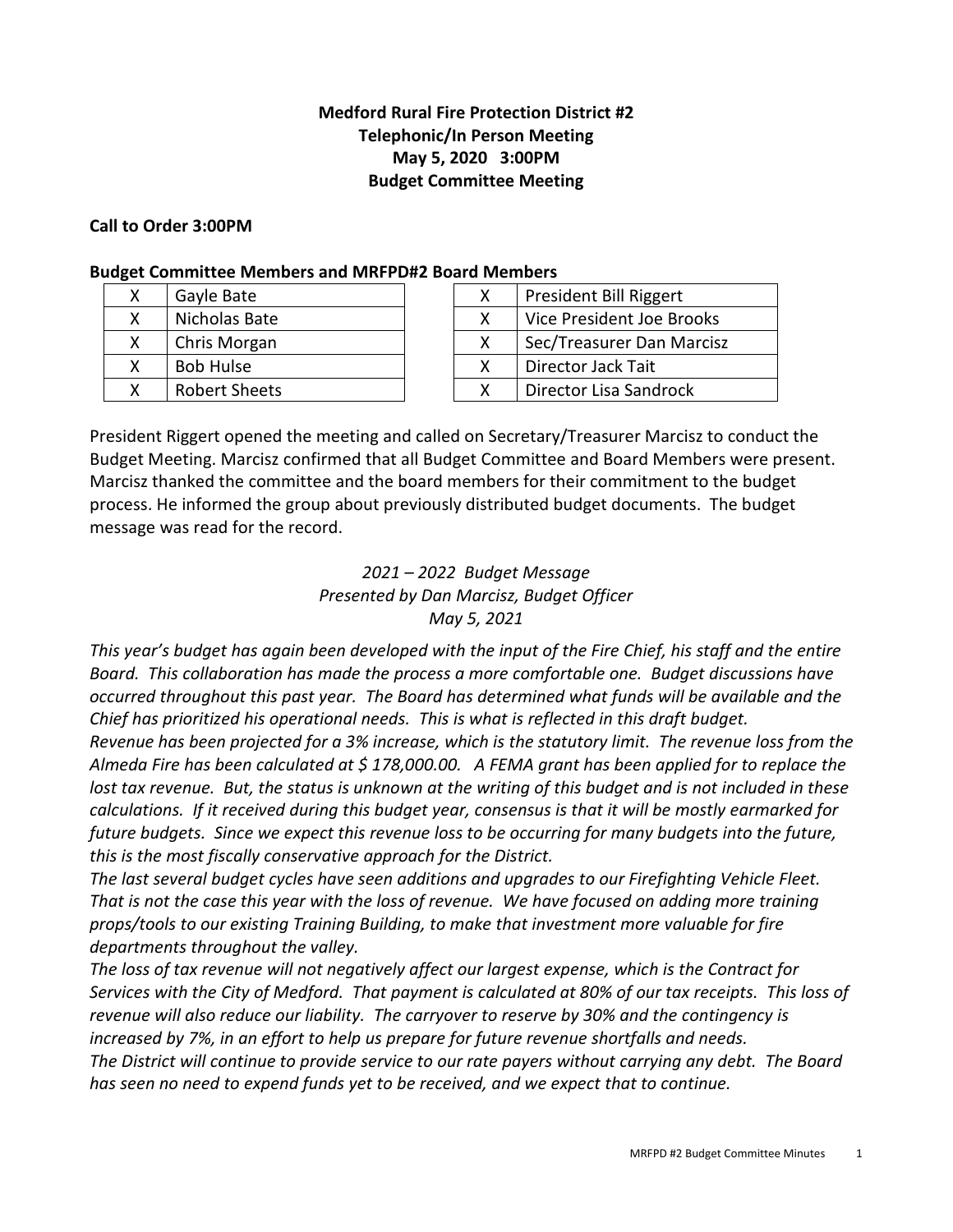*The status of the grant will be communicated to the Budget Committee. We will also provide how those changes will look in the budget. Should any supplemental budget action be required we will provide that information to all of you.* 

# *Respectfully Submitted, Dan Marcisz*

Marcisz noted he is presenting a balanced budget.

The following budget documents were reviewed and discussed.

- LB10- Reserve account total \$1,062,558
- LB20- Total Resources are \$2,434,020
- LB 30- Allocated total is \$1,972,520 and Non-allocated is \$461,500.
- LB31- Total Requirements is \$2,424,020
- The notice of the Budget Hearing public meeting notice was included

# LB10- Capital Reserve, Resources and Requirements

The total resources and requirements are \$1,062,558. The carryover is \$813,808. Sheets asked about the amount budgeted to equip the engine. Several members noted that the District generally purchases all the equipment for a new engine. Although, the City and the District have purchased simultaneous engines in the past, they also purchased up-fitting packages.

## LB 20- General Fund

The available cash on hand is \$205,750. This document reflects the resources from taxes. \$2,175,170 is estimated to be collected. A greater General Fund carryover is due to increase dollars in the contingency fund.

LB-30- Expenses- Marcisz reviewed the expenses line by line, explaining decreases which is a cost savings for future efforts.

LB 30- Not allocated (funds available, but not assigned to specific expense)- \$461,500. This also includes inter-fund transfers, and operating contingency.

LB-31 General and Administration Detailed Requirements Each line item was reviewed for a total in Requirements equaling Resources in the amount of \$2,434,020.

Marcisz concluded the budget presentation seeking a motion if there were no further questions.

# **Motion to approve the proposed budget as presented- Sheets Second- Hulse Motion carried- Unanimous**

The approved proposed budget will be presented for adoption at the June 2, 2021 Board of Directors meeting.